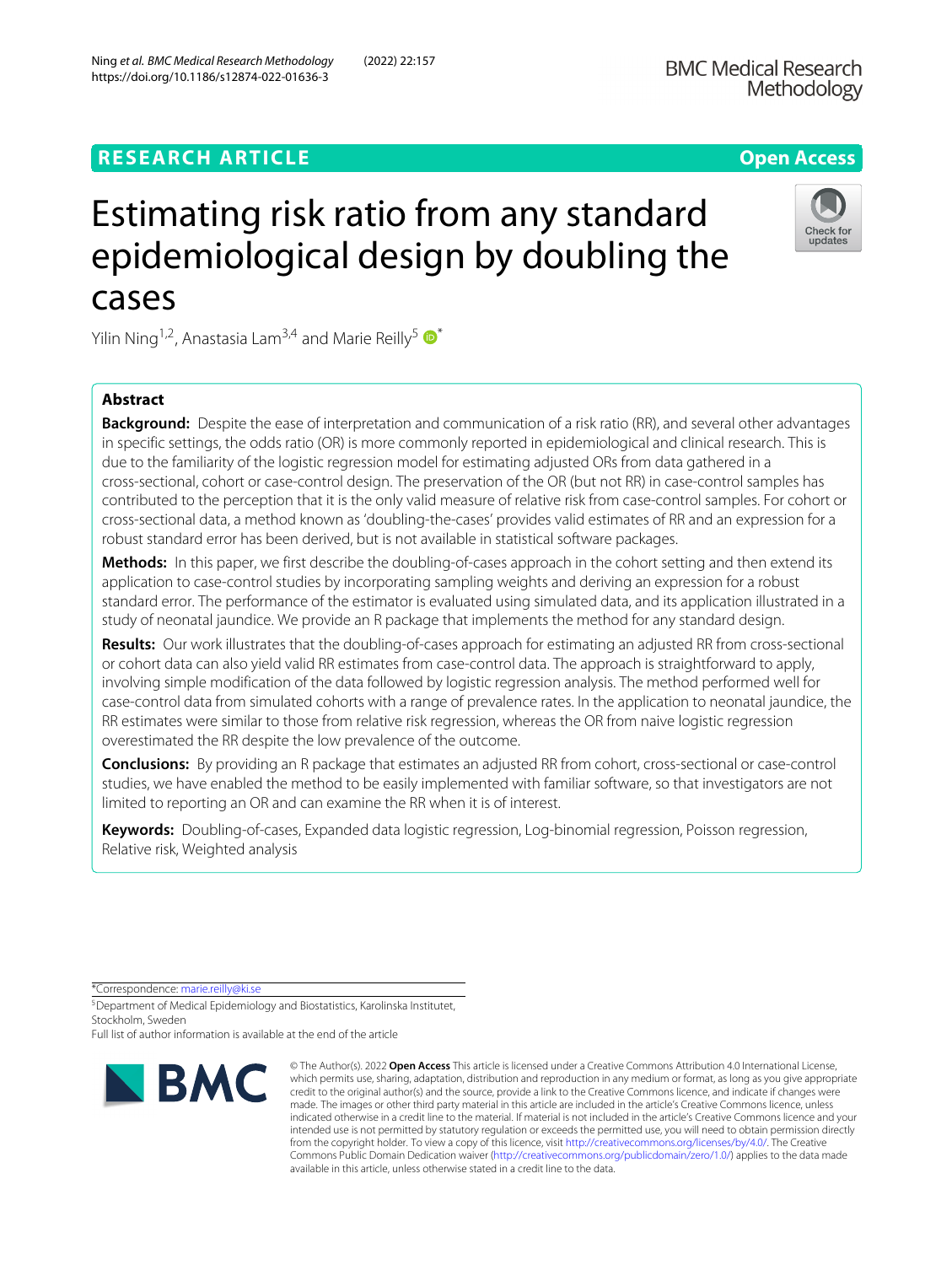## **Background**

The familiarity and wide adoption of logistic regression analysis for binary outcomes has resulted in the independent effect of a risk factor being most commonly reported as an adjusted odds ratio (OR) from logistic regression. The ease of communication and interpretation of a risk ratio (RR, also known as relative risk) is well recognized [\[1\]](#page-14-0) and it is common for investigators to present and discuss the OR as an approximation to a RR for a rare outcome. However, each of these estimators comes with some consequences [\[2\]](#page-14-1) and their advantages and disadvantages have been discussed extensively in the epidemiological literature. An important limitation of the OR, that is not shared by the RR, is the noncollapsibility that is the subject of ongoing discussion [\[3\]](#page-14-2). As a result of this property, the OR can vary across sub-groups defined by a variable unrelated to the exposure, which imposes limitations on its interpretation. Another disadvantage of the OR that is not shared by the RR is that it is sensitive to the choice of scale [\[4\]](#page-14-3). Thus there are situations where an adjusted RR can provide a better understanding of the data and research findings [\[5\]](#page-14-4) and overcome the limitations of only reporting an OR [\[6\]](#page-14-5). Of particular concern in global public health is the misinterpretation of the OR as a RR, supporting exaggerated claims of the magnitude of associations [\[7\]](#page-14-6).

If the underlying disease process follows a relative risk model, and not a logistic model, methods have long been available for estimating the RR from cohort or crosssectional data: using log-binomial regression [\[8\]](#page-14-7), or if this has convergence issues, Poisson regression [\[9\]](#page-14-8) or Cox regression  $[10]$ . In the early years of case-control studies, a simple "correction" to the OR was proposed to yield a less biased estimate of the RR  $[11]$ , but this was later shown to be biased in the presence of confounding [\[9\]](#page-14-8). A paper discussing eight methods of estimating the RR [\[12\]](#page-14-11) from cohort or cross-sectional data presented an intriguing approach referred to as "doubling-the-cases", motivated in the early 1980's by Miettinen [\[13\]](#page-14-12), where manipulation of the data enables the RR to be estimated using standard logistic regression. Assuming the outcome in the data is coded as 1 for cases and 0 for non-cases, the data set is expanded with an additional record for each case, in which the outcome is changed to 0, and a logistic regression analysis of this expanded data set provides an unbiased estimate of the RR. However, the naive standard error reported by the logistic regression is only valid for low incidence rates, and is otherwise biased upwards, representing the additional uncertainty that has been added to the data by having the same individual covariate profile associated with being both a case and a non-case. A robust sandwich estimator, first proposed in the early 1990s [\[14\]](#page-14-13), corrects for the doubling of cases in the modified data, and has since been shown to perform well in simulation studies [\[12,](#page-14-11) [15\]](#page-14-14). However, statistical software packages do not provide an estimate of this standard error, so that a valid measure of precision is not easily available for the RR estimate. As a result of this computational challenge for cohort and cross-sectional studies, and the lack of methodology and software for case-control sampling, the simple and intuitive doubling-of-cases approach is absent from the standard tool-box of health researchers.

The early work that developed the robust standard error [\[14\]](#page-14-13) demonstrated that the doubling-of-cases approach can also be applied to case-cohort data. Since the subcohort is a random sample of the whole cohort, it can be easily shown that the logistic regression of the expanded case-cohort data provides a valid estimate of the RR, and the prevalence can be recovered from the intercept using the subcohort sampling fraction. Unlike the subcohort in a case-cohort study, when a case-control sample is drawn from a cohort, these data are not representative of the larger cohort, resulting in the distortion of the estimate of RR (but not of the OR). However, if the sampling fractions are known, the cohort can be represented by upweighting the observed data using sampling weights [\[16\]](#page-14-15). Since the doubling-of-cases approach uses the standard logistic regression model, it is straightforward to accommodate such sampling weights for valid estimation of the RR from case-control samples. However, additional work is required to incorporate the weights when correcting for the overestimation of variability due to the doubling of cases.

In this paper, we describe the doubling-of-cases approach in the cohort setting and then extend its application to the estimation of adjusted RR from case-control data, where the controls are selected either by random or stratified sampling. We derive an expression for the robust standard error and facilitate the use of the method by implementing it as an R package. We evaluate the performance of the approach using simulated data, and illustrate its application in the analysis of the effect of preterm birth on the risk of neonatal jaundice.

## **Methods**

## **Doubling of cases in cohort studies**

To introduce the doubling-of-cases approach for estimating the RR, first consider a crude analysis using a cohort of *N* subjects, with a binary disease indicator *Y* (1 for cases and 0 for non-cases) and a binary exposure *X* (*e* for exposed and  $\bar{e}$  for unexposed). As illustrated in Fig. [1,](#page-2-0) the doubling-of-cases approach involves expanding the cohort, by including each case twice, where the outcome on the second record is coded as a non-case. Such modification does not change the number of cases in the expanded cohort (where the outcome is denoted by *Y*∗), but increases the number of non-cases to *N* (see Fig. [1](#page-2-0)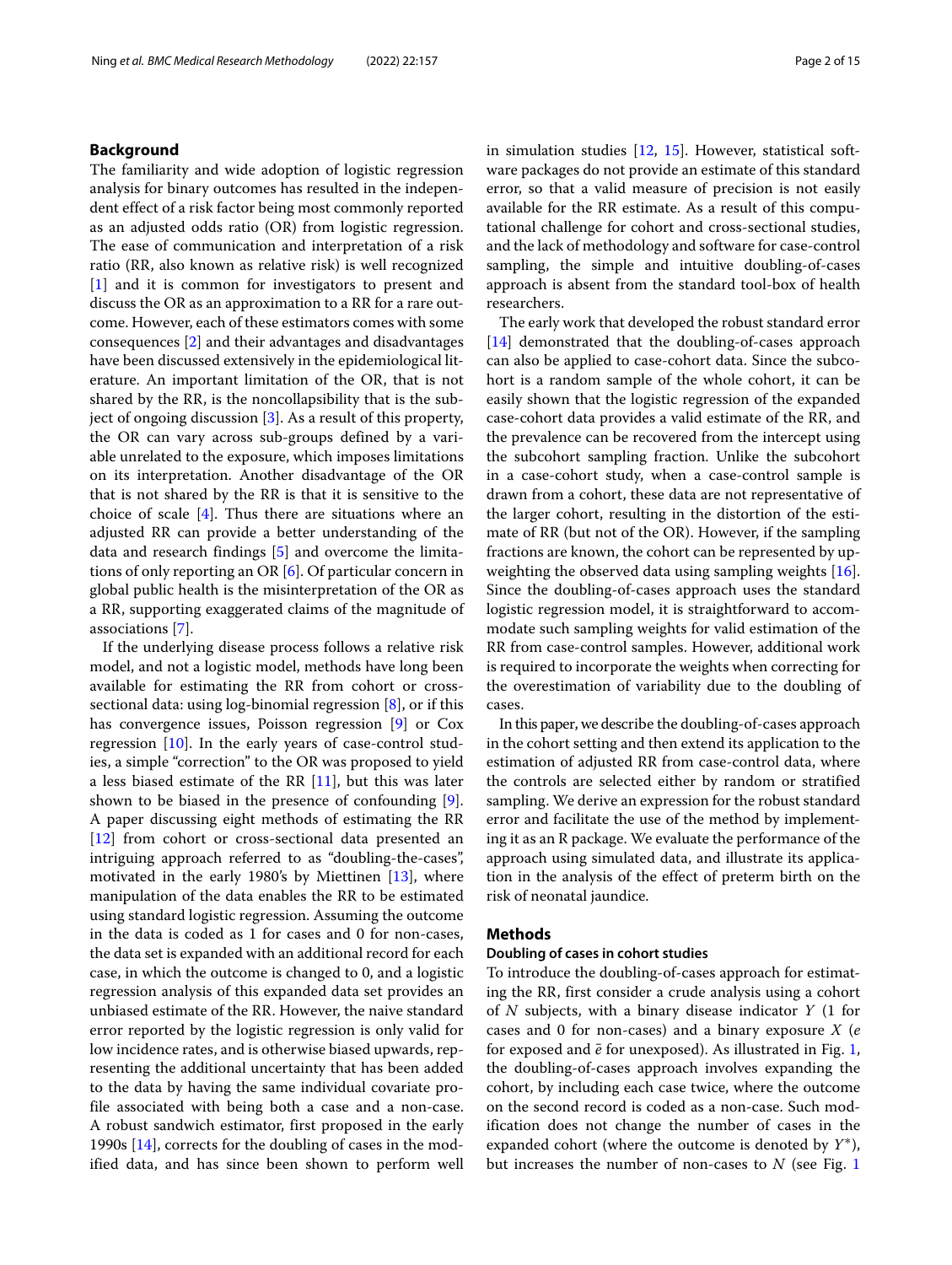

<span id="page-2-0"></span>and details in Table [1\)](#page-2-1). Hence, the crude OR computed from the expanded cohort is identical to the RR from the original cohort.

## *Mantel-Haenszel OR from expanded cohort*

In the presence of an additional categorical confounder, *Z*, the adjusted RR can be computed from the cohort using the Mantel-Haenszel approach, which is a weighted average of the RRs within each of the strata defined by *Z* [\[17\]](#page-14-16). Similarly, the Mantel-Haenszel OR from the expanded cohort is a weighted average of the ORs within each of the expanded strata (which are shown in Table [1](#page-2-1) to be identical to the RRs in the original strata) using weights  $w^{*k}$  =  $\left(N_{\bar{e}1}^k N_{e\cdot}^k \right)/\left(N^k+N_{.1}^k \right)$  for the OR from the *k*-th expanded stratum, which differ from the weights used to compute

the Mantel-Haenszel RR [\[17\]](#page-14-16):  $w^k = \left(N_{\tilde{e}1}^k N_{e.}^k\right)/N^k$  for the RR from the *k*-th stratum. It will be shown below that both the Mantel-Haenszel RR and the expanded data Mantel-Haenszel OR are estimating the same underlying parameter, the true adjusted RR.

## *Logistic regression of expanded cohort*

The doubling-of-cases approach in regression analysis of cohort and case-cohort studies was first described in 1993 [\[14\]](#page-14-13), and more recently was referred to as *expanded data logistic regression* [\[15\]](#page-14-14). Here we will briefly describe the approach by generalising the expanded data Mantel-Haenszel OR introduced above.

Assume the following relative risk log-binomial regression model for the probability of being a case for an

<span id="page-2-1"></span>**Table 1** Equivalence of the crude RR computed from a cohort of N subjects and the crude OR computed from the expanded cohort with  $N + N_1$  records, where  $N_1 = N_{e1} + N_{\bar{e}1}$  is the total number of cases in the original cohort

| A) Cohort                 | $Y = 1$        | $Y = 0$        | Total                                       | Prevalence                                    | Crude RR                 |
|---------------------------|----------------|----------------|---------------------------------------------|-----------------------------------------------|--------------------------|
| $X = e$                   | $N_{e1}$       | $N_{e0}$       | $N_e = N_{e1} + N_{e0}$                     | $p_e = N_{e1}/N_{e1}$                         | $RR = p_e/p_{\bar{e}}$   |
| $X = \overline{e}$        | $N_{\bar{e}1}$ | $N_{\bar{e}0}$ | $N_{\bar{e}} = N_{\bar{e}1} + N_{\bar{e}0}$ | $p_{\bar{e}} = N_{\bar{e}1}/N_{\bar{e}}$      |                          |
| <b>B) Expanded cohort</b> | $Y^* = 1$      | $Y^* = 0$      |                                             | Odds                                          | Crude OR                 |
| $X = e$                   | $N_{e1}$       | $N_e$          |                                             | $odds^*_{\rho} = N_{\rho 1}/N_{\rho}$         | $OR^* = p_e/p_{\bar{e}}$ |
| $X = \overline{e}$        | $N_{\bar{e}1}$ | $N_{\bar{e}}$  |                                             | $odds^*_{\bar{e}} = N_{\bar{e}1}/N_{\bar{e}}$ |                          |
|                           |                |                |                                             |                                               |                          |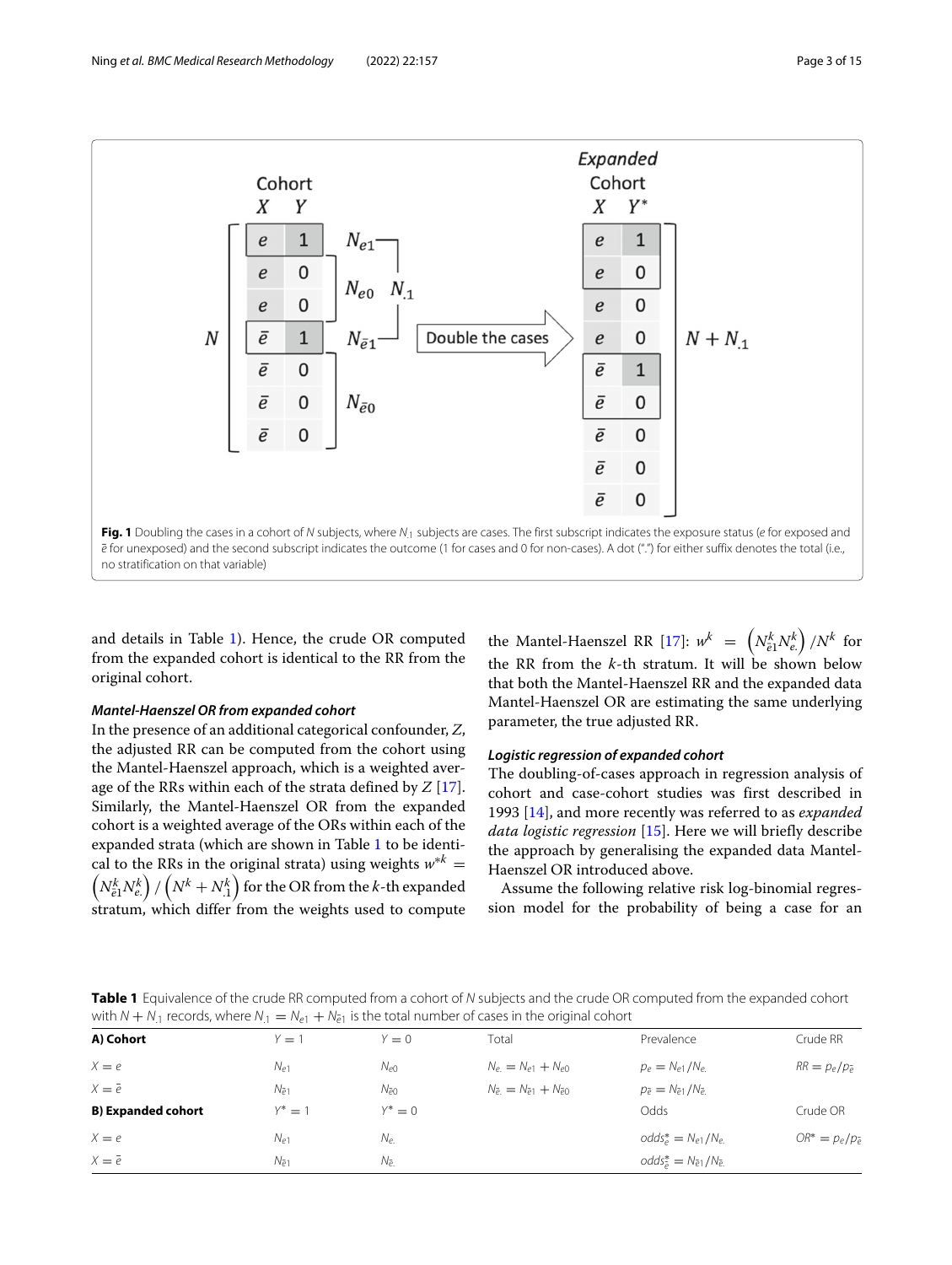individual with exposure *X* in stratum *Z*:

$$
\ln Pr(Y = 1 \mid X, Z) = \alpha + \beta X + \gamma Z,\tag{1}
$$

where  $\exp^{\beta}$  represents the adjusted RR (with adjustment for *Z*) [\[18](#page-14-17)[–21\]](#page-14-18). When the cohort is expanded by doubling the cases, the prevalence in each exposure group in the original cohort becomes the odds in that exposure group in the expanded cohort (see Table [2\)](#page-3-0). Hence, a log-linear model for the prevalence in the original cohort gives rise to a log-linear model for the odds, i.e., a logistic regression model, in the expanded cohort:

$$
\ln \frac{Pr(Y^* = 1 \mid X, Z)}{1 - Pr(Y^* = 1 \mid X, Z)} = \alpha + \beta X + \gamma Z,\tag{2}
$$

which estimates the same regression coefficients as the log-binomial regression model in Eq. [\(1\)](#page-3-1). The robust sandwich-type standard error (SE), derived by the same authors  $[14]$  to correct for this overestimation, is described in the next section.

## *Robust Sandwich-type SE for expanded data logistic regression*

It can be readily seen from Table [2](#page-3-0) that the probability of the modified outcome being 1 in the expanded cohort is:

$$
p^* = Pr(Y^* = 1 | X, Z) = \frac{Pr(Y = 1 | X, Z)}{1 + Pr(Y = 1 | X, Z)}.
$$
 (3)

For the relative risk regression model defined in Eq. [\(1\)](#page-3-1), the following pseudo log-likelihood was used [\[14\]](#page-14-13) for estimating the regression coefficient,  $\beta$ , and its variability:

$$
l = \sum_{i=1}^{N} \{ Y_i \ln(p_i^*) + \ln(1 - p_i^*) \}
$$
  
= 
$$
\sum_{i=1}^{N} \{ [ Y_i \ln(p_i^*) + (1 - Y_i) \ln(1 - p_i^*) ] + Y_i \ln(1 - p_i^*) \},
$$
  
(4)

<span id="page-3-1"></span>where the subscript *i* indicates the *i*-th subject in the *original* cohort of *N* subjects. This pseudo log-likelihood is exactly the log-likelihood of the logistic regression of the expanded cohort, where the first component (in the square brackets) represents the regular log-likelihood contribution from the *N* subjects in the cohort, and the second component corresponds to the additional 'noncases' created by doubling the cases. Hence, the regular maximum likelihood estimate from logistic regression analysis of the expanded data provides a valid estimate for  $\beta = \ln(RR)$ .

To describe the robust sandwich-type SE that was proposed  $[14]$  for the estimated  $\ln(RR)$ , it is useful to introduce a column vector to collectively denote the covariates observed from the *i*-th subject in the original cohort:  $x_i =$  $(1, X_i, Z_i)^T$ , where the first element corresponds to the intercept term in Eq. [\(1\)](#page-3-1). The components in constructing the sandwich-type SE are derived from the following first-order derivative of the pseudo log-likelihood, *l*:

$$
U = \sum_{i=1}^{N} U_i = \sum_{i=1}^{N} \left\{ Y_i \left( 1 - p_i^* \right) - p_i^* \right\} x_i^T = \sum_{i=1}^{N} r_i^* x_i^T,
$$
\n(5)

where  $r_i^* = Y_i(1-p_i^*) - p_i^*$  is derived from the error terms (i.e., the difference between the observed outcome and the estimated probability) from the logistic regression of the expanded cohort. For a case in the original cohort, where  $Y_i = 1, r_i^* = (1 - p_i^*) + (-p_i^*)$  is the summation of the error terms corresponding to the two records in the expanded cohort, one as a case and the other coded as a non-case but with the same covariates (and hence the same probability  $p_i^*$ ). For a non-case where  $Y_i = 0$ ,  $r_i^* = -p_i^*$  is the error term corresponding to the single record in the expanded data for this subject.

The proposed robust covariance matrix for the regression coefficients,  $(\beta, \gamma)^T$  is then:

<span id="page-3-2"></span>
$$
V = H_1^{-1} H_2 H_1^{-1},\tag{6}
$$

<span id="page-3-0"></span>**Table 2** Equivalence of the adjusted RR assessed in a log-binomial regression model of the original cohort with N subjects and the adjusted OR assessed in a logistic regression model of the expanded cohort with  $N + N_1$  records, where  $N_1 = N_{e1} + N_{\bar{e}1}$  is the total number of cases in the original cohort

| A) Cohort                 | Expected $Y = 1$                          | Expected $Y = 0$                                |                                   |
|---------------------------|-------------------------------------------|-------------------------------------------------|-----------------------------------|
| $X = e$                   | $N_e$ exp { $\alpha + \beta + \gamma Z$ } | $N_e(1 - \exp{\alpha + \beta + \gamma Z})$      |                                   |
| $X = \overline{e}$        | $N_{\bar{e}}$ exp $\{\alpha + \gamma Z\}$ | $N_{\overline{e}}(1 - \exp{\alpha + \gamma Z})$ |                                   |
| <b>B) Expanded cohort</b> | Expected $Y^* = 1$                        | Expected $Y^* = 0$                              | Odds                              |
| $X = e$                   | $N_e$ exp $\{\alpha + \beta + \gamma Z\}$ | $N_e$                                           | $\exp{\alpha + \beta + \gamma Z}$ |
| $X = \overline{e}$        | $N_{\bar{e}}$ exp $\{\alpha + \gamma Z\}$ | Nə.                                             | $\exp{\alpha + \gamma Z}$         |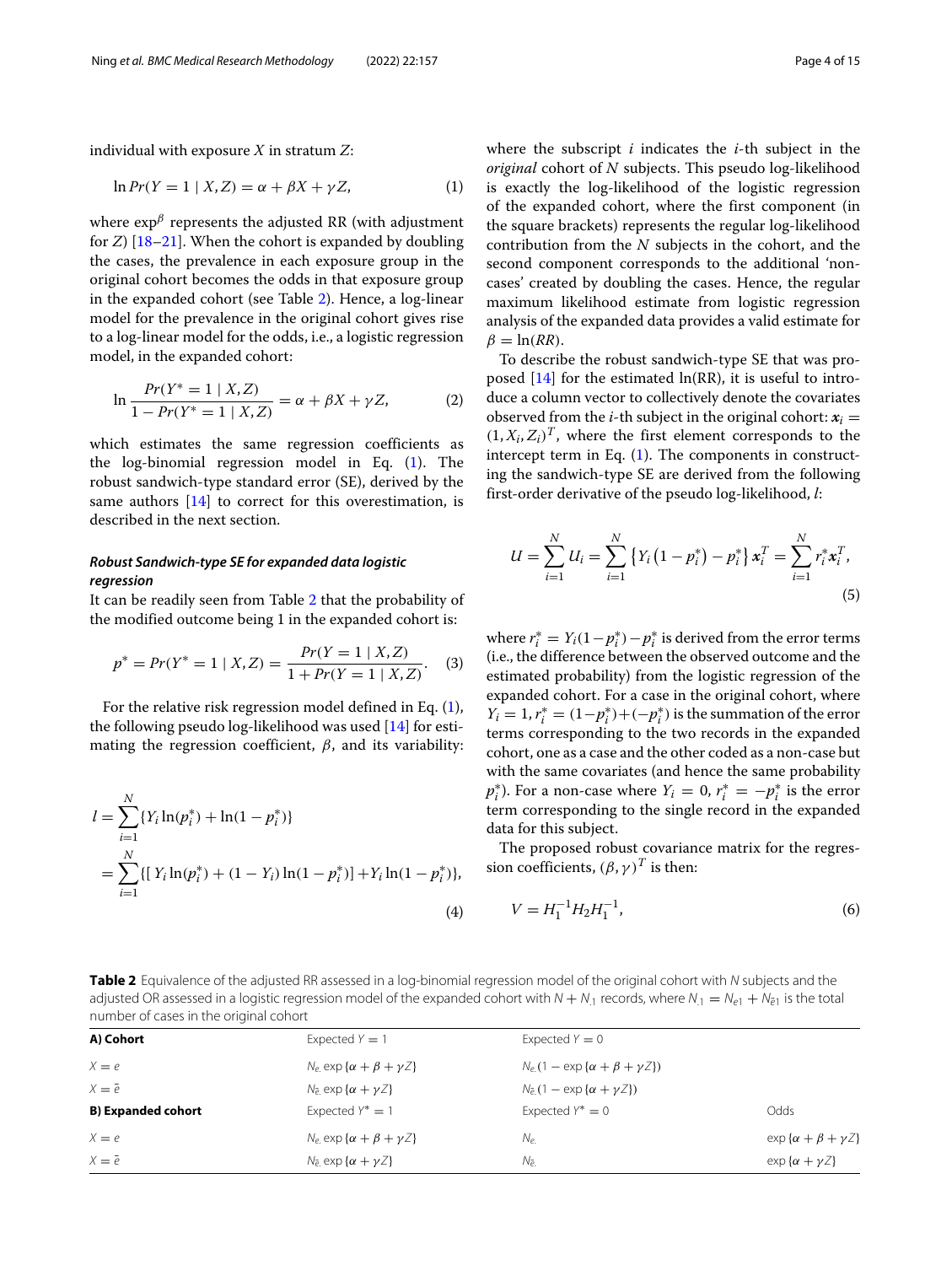where  $H_1^{-1}$  is the inverse of the hessian matrix of *l*, estimated by the naive covariance matrix from the logistic regression of the expanded cohort, and  $H_2$  is the covariance matrix of *U*, estimated by:

$$
\hat{H}_2 = \sum_{i=1}^{N} \hat{U}_i \hat{U}_i^T = \sum_{i=1}^{N} \hat{r}_i^{*2} \mathbf{x}_i^T \mathbf{x}_i, \tag{7}
$$

and the  $\hat{r}_i^*$  terms are computed from the residuals of the expanded data logistic regression as described above.

## **Doubling of cases in case-control studies**

When a case-control sample is drawn from a cohort, the sample prevalence is solely dependent on the case:control ratio. However, a case-control sample can be regarded as "intentionally missing" data, and provided the sampling fractions are known, valid cohort estimates (including the RR) can be obtained by up-weighting the sample observations using inverse probability weights to "reconstruct" the cohort. It is common for all cases in the cohort to be sampled into the case-control study, and for controls to be matched to cases on one or more characteristics. In such studies, the weight is 1 for the cases and the weights for controls are calculated as the inverse of the sampling fraction of the non-cases within the matching strata. If controls are selected by simple random sampling, the weights are simply the inverse of the overall sampling fraction of non-cases in the cohort.

## *Weighted logistic regression of expanded case-control data*

As a direct extension of expanded data logistic regression for estimating the RR in cohort studies, we propose a weighted logistic regression of expanded data from a casecontrol study. As before, each case in the case-control sample is doubled, but the analysis of the expanded data is conducted with a weighted logistic regression, where the weight of each individual in the expanded data is inherited from the sampling fractions that yielded the original case-control sample. Note that doubling of cases is a part of the analytical approach and does not affect the sampling of case-control data or the calculation of sampling fractions. Using similar arguments as for cohort data [\[14\]](#page-14-13), we propose a robust sandwich-type SE for the estimate of the  $\beta$  parameter in the logistic regression model, i.e., the estimated ln(RR), and describe it in the next section.

## *Robust SE for expanded data weighted logistic regression of case-control data*

Consider the analysis of a case-control sample of *n* subjects drawn from a cohort of size *N*. Assuming all cases and a simple random sample of controls are included, the sampling weight (denoted by *w*) of each case in this case-control sample is 1, and for each control it is the number of controls in the cohort divided by the number of sampled controls. For matched case-control samples, the sampling weights for controls are the ratios of available controls to sampled controls within each stratum defined by the matching factors. An unbiased estimate of ln(RR) can be obtained from this case-control sample by using the doubling-of-cases approach, provided the individual sampling weights are incorporated in the analysis. More specifically, the pseudo log-likelihood becomes a weighted pseudo log-likelihood:

$$
l_{w} = \sum_{i=1}^{n} \{w_{i} Y_{i} \ln(p_{i}^{*}) + w_{i} \ln(1-p_{i}^{*})\},\tag{8}
$$

which is the log-likelihood corresponding to the weighted logistic regression analysis of the expanded case-control sample. The first order derivative of  $l_w$  is:

$$
U_w = \sum_{i=1}^{N} w_i U_i = \sum_{i=1}^{n} w_i \{ Y_i (1 - p_i^*) - p_i^* \} x_i^T = \sum_{i=1}^{n} w_i r_i^* x_i^T.
$$
\n(9)

Following the derivation of Eq. [\(6\)](#page-3-2) for cohort designs, we propose the following as a robust covariance matrix for the estimates from a weighted analysis:

$$
V_w = H_{w1}^{-1} H_{w2} H_{w1}^{-1}, \tag{10}
$$

where *H*−<sup>1</sup> *<sup>w</sup>*<sup>1</sup> denotes the inverse of the Hessian matrix of  $l_w$  and is estimated by the naive covariance matrix from the (weighted) logistic regression of the expanded casecontrol data, and  $H_{w2}$  is the covariance matrix of  $U_w$ , estimated by:

$$
\hat{H}_{w2} = \sum_{i=1}^{n} w_i^2 \hat{U}_i \hat{U}_i^T = \sum_{i=1}^{n} (w_i r_i^*)^2 \mathbf{x}_i^T \mathbf{x}_i.
$$
 (11)

## **Simulation study**

To evaluate our proposed estimator and robust SE for the RR from case-control data, we simulated a cohort consisting of  $N = 1000$  subjects, where 400 subjects were male  $(Z = 1)$  and the remainder were female. To generate a confounding effect of sex, the probability of being exposed  $(X = 1)$  was 0.4 for males and 0.2 for females and the outcome generated from the following log-binomial model:

$$
\ln P(Y = 1 \mid X, Z) = \alpha + \ln(RR)X + \ln(1.5)Z.
$$
 (12)

The intercept term was assigned values corresponding to prevalence rates of approximately 10%, 20%, 30% and 40%. We considered true values of *RR* = 1, 1.25, 1.5, 2. For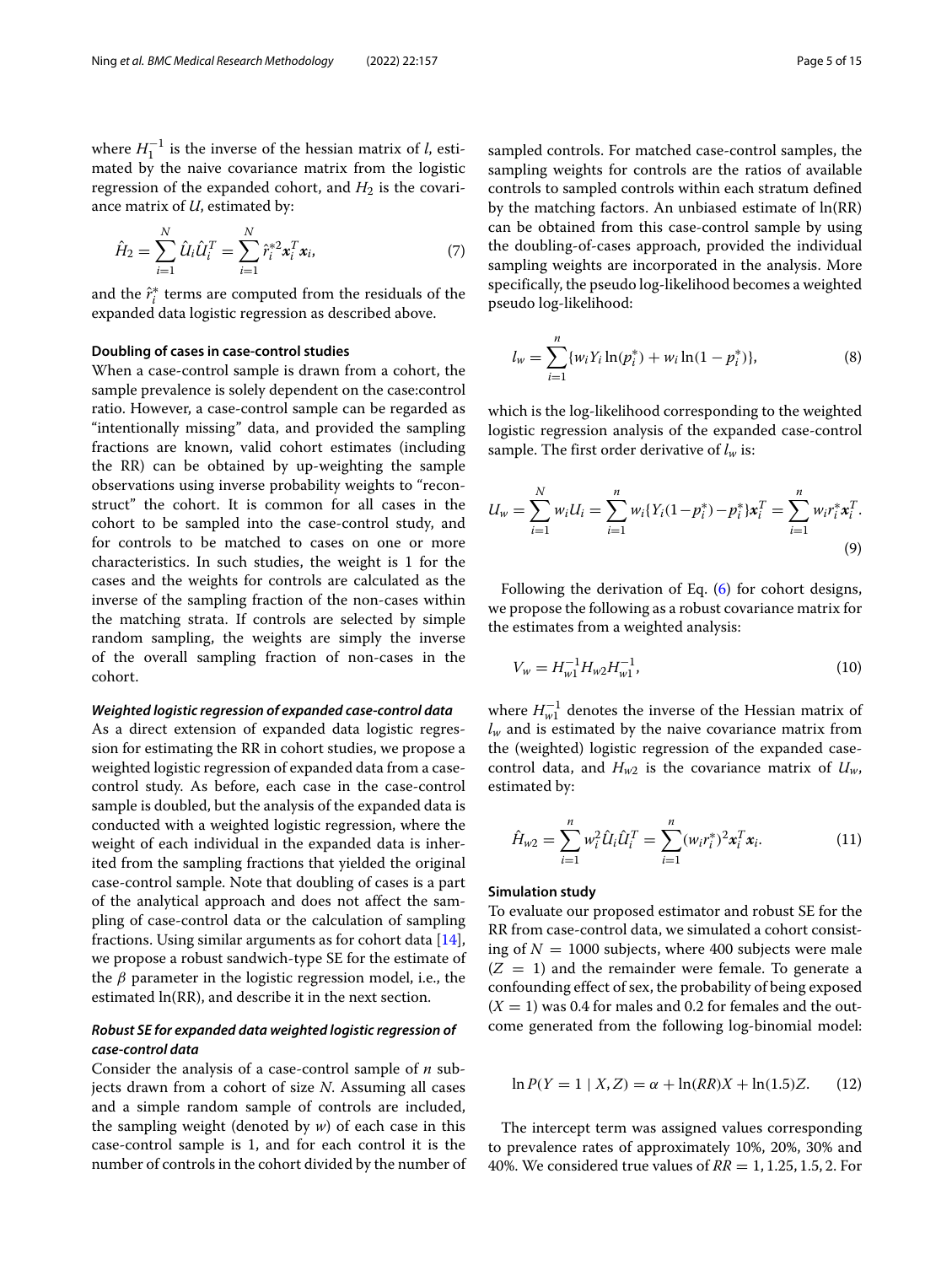each simulated cohort, we implemented four designs: a 1:1 and 1:2 case-control ratio, each with controls selected randomly or matched on sex.

For the simulated cohort data, we estimated the RR using the log-binomial regression model (the true datagenerating model), the expanded data logistic regression model, and other simple/naive estimators: the Mantel-Haenszel RR, expanded data Mantel-Haenszel OR, and the naive logistic regression model (where the estimated OR is viewed as an approximation for the RR). The casecontrol data was analysed by weighted logistic regression of the expanded data and by logistic regression of the original case-control sample. Although an unweighted logistic regression analysis with adjustment for matching factors is valid for estimating the OR of other covariates, we chose to perform a weighted analysis of matched case-control data to also enable valid estimation of the coefficients of the matching factors. The distributions of the estimates from the doubling-of-cases approaches over 2000 simulation cycles under each scenario were examined on boxplots, where they were compared to the estimates from the correct analysis (Mantel-Haenszel RR or log-binomial model) and the naive estimates. The performance of the method was evaluated by averaging the bias, empirical SE and robust SE, and computing the coverage of the (robust) 95% confidence interval, the type I error rate (when the true RR was 1) and power (when the true RR was not 1).

## **Illustrative example**

We analysed risk factors for neonatal jaundice in infants born to Swedish women between 1992 and 2002 [\[22\]](#page-14-19). From the singleton livebirths recorded by the Swedish Medical Birth Register during this calendar period, we excluded infants at risk of neonatal jaundice due to known maternal alloimmunisation or potential alloimmunisation due to a history of transfusion, resulting in 657,264 infants for analysis. In addition to the sex and prematurity of the infant, information was available for maternal age, body mass index (BMI), parity (nulliparous or multiparous) and smoking status. After excluding births with missing information on maternal BMI or smoking status, the final cohort consisted of 547,466 births. Maternal BMI was dichotomised at 25, and maternal age was dichotomised at 35 years. We assessed the association of neonatal jaundice with the six factors described above and the presence of an interaction between preterm birth and parity by analysing the full cohort and a 1:2 case-control sample matched on maternal age and the sex of the infant. The cohort data was analysed using naive logistic regression, log-binomial regression and expanded data logistic regression models. The matched case-control sample was analysed using weighted logistic regression and expanded data weighted logistic regression.

## **Implementation**

All analyses were performed using R (version 4.0.1). We implemented the expanded data (weighted) logistic regression model as an R package named *DoublingOfCases* (available from: [https://github.com/nyilin/](https://github.com/nyilin/DoublingOfCases) [DoublingOfCases\)](https://github.com/nyilin/DoublingOfCases). The naive logistic regression model was implemented by the *glm* function with *family = binomial(link = "logit")*, and for the weighted logistic regression, the inverse sampling weights were specified via the *weights* option. The log-binomial regression model was implemented by the *glm* function with *family = binomial(link = "log")*.

## **Results**

## **Simulation study**

For the simulated cohorts, the expanded data Mantel-Haenszel OR and expanded data logistic regression OR performed well, providing estimates similar to the Mantel-Haenszel RR and the log-binomial RR respectively, regardless of the prevalence in the cohort or the true value of the RR (see Figs. [2](#page-6-0) and [3A](#page-7-0)). The bias in the naive OR increased as expected with larger values of RR and prevalence. Simulation scenarios with a prevalence rate of 40% and true RR of 1.5 or 2 approached the boundary of the parameter space of relative risk models, with the maximum event probability close to 0.80 and 0.95 respectively. The log-binomial regression model failed to converge in 2 and 1432 of the 2000 simulation cycles in these two scenarios respectively, but in the cycles where it converged, it provided valid estimates of the RR (see [Appendix](#page-10-0) Table 5 for detailed simulation results).

The "Cohort" column in Fig. [4](#page-8-0) summarises the good performance of the expanded data logistic regression estimator in all simulation scenarios, with estimated RR close to the true value, coverage close to 95%, type I error close to 5% and power comparable to that of the log-binomial regression model. The robust SE of the estimated RR from the expanded data logistic regression model was similar to the empirical SE, and similar to the variability from the log-binomial regression model when the latter converged (see [Appendix](#page-10-0) Table 5). The naive logistic regression model had a type I error close to 5% and power comparable with the expanded data logistic regression model in all scenarios, as might be expected. Although the estimated OR was a reasonable approximation to the RR (with small bias and coverage close to 95%) when the exposure had no effect (i.e., when  $RR = 1$ ) or when the prevalence was low (10%), there was an increase in bias and decrease in coverage with increasing prevalence, especially when estimating a larger RR.

A similar performance was observed for the weighted logistic regression and expanded data weighted logistic regression models when applied to case-control data.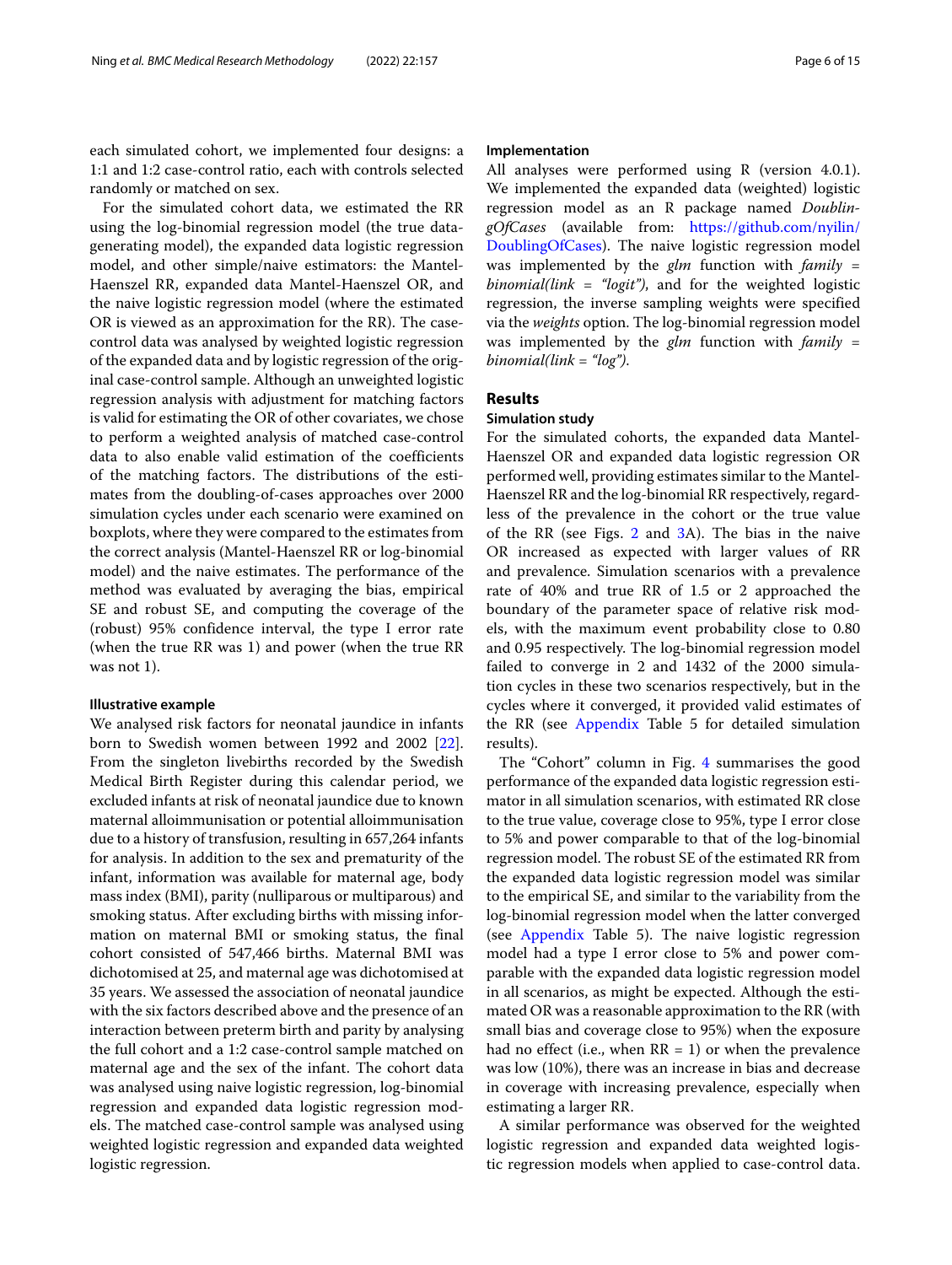

<span id="page-6-0"></span>Figure [3B](#page-7-0) presents the distributions of the RR estimates from 1:1 and 1:2 matched case-control studies, and the performance in terms of bias, coverage, Type I error and power are illustrated for random and matched 1:1 sampling in the second and third columns of Fig. [4](#page-8-0) (details in [Appendix](#page-10-0) Table 6).

## **Illustrative example**

A total of 21,441 (3.9%) of the infants in the cohort of 547,466 births were diagnosed with neonatal jaundice. The majority of these cases were firstborn infants, with only 3148 born to multiparous mothers. The crude OR associated with preterm birth was 28.0 but the crude RR was only 16.6, and the stronger association among multiparous mothers (crude OR=32.2 and crude RR=20.4) compared to nulliparous mothers (crude OR=23.4 and crude RR=13.1) suggested a possible interaction effect between these two factors. The large difference between the crude OR and RR suggests that the adjusted OR estimated from a naive logistic regression analysis would not be a reasonable approximation to the adjusted RR.

The log-binomial and expanded data logistic regression models provided similar estimates for the association of neonatal jaundice with each of the factors studied, except for a somewhat larger estimate for the association with overweight from the expanded data logistic regression model. Both models identified premature delivery as a strong risk factor for neonatal jaundice, with an estimated relative risk of approximately 13-fold among nulliparous mothers and 20-fold among multiparous mothers (see Table [3\)](#page-9-0). Compared to infants of mothers with maternal BMI below 25, infants of overweight mothers (BMI  $\geq$  25) had an approximate 20%-26% higher risk of neonatal jaundice. Multiparity was associated with a decreased risk. Despite the low prevalence of the outcome in this population, the OR from a naive logistic regression model considerably overestimated the RR for preterm birth, almost by a factor of 2 for nulliparous mothers and 1.5 for multiparous mothers. Similar estimates were obtained by analysing the matched case-control sample using the weighted logistic and expanded data weighted logistic regression models, by incorporating the sampling weights (see Table [4\)](#page-9-1).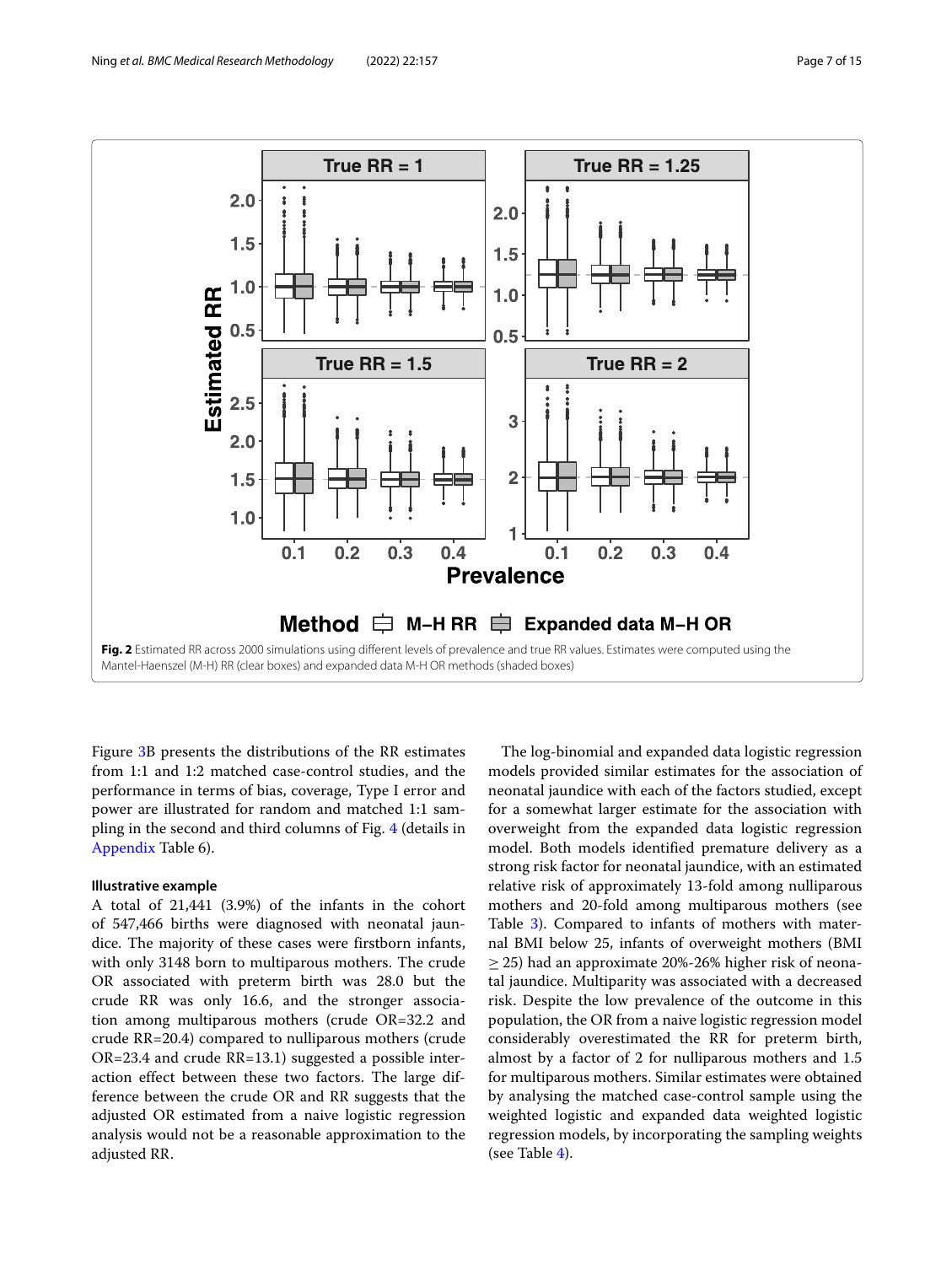

<span id="page-7-0"></span>compared to estimates from a naive logistic regression and the (true) log-binomial model. Estimates are presented for the full cohort data (panel A) and for matched case-control samples (panel B) with 1:1 (clear boxes) and 1:2 (shaded boxes) case:control ratio

## **Discussion**

Despite the attractive properties of the RR, there has been wide adoption of methods for estimating the OR, due in part to its mathematical and statistical properties, such as the reciprocity with respect to the choice of reference group [\[23\]](#page-14-20) and the avoidance of predicted probabilities greater than 1. But the OR also has some unattractive properties not shared by the RR. Although the Mantel-Haenszel RR can be computed for simple tabular data, the more general log-binomial regression model for estimating an adjusted RR is not as widely known as the corresponding logistic regression model for estimating an adjusted OR. As a result of this familiarity, and the straightforward interpretation and ease of communication of the RR, investigators often present an adjusted OR as an approximation to the adjusted RR for rare out-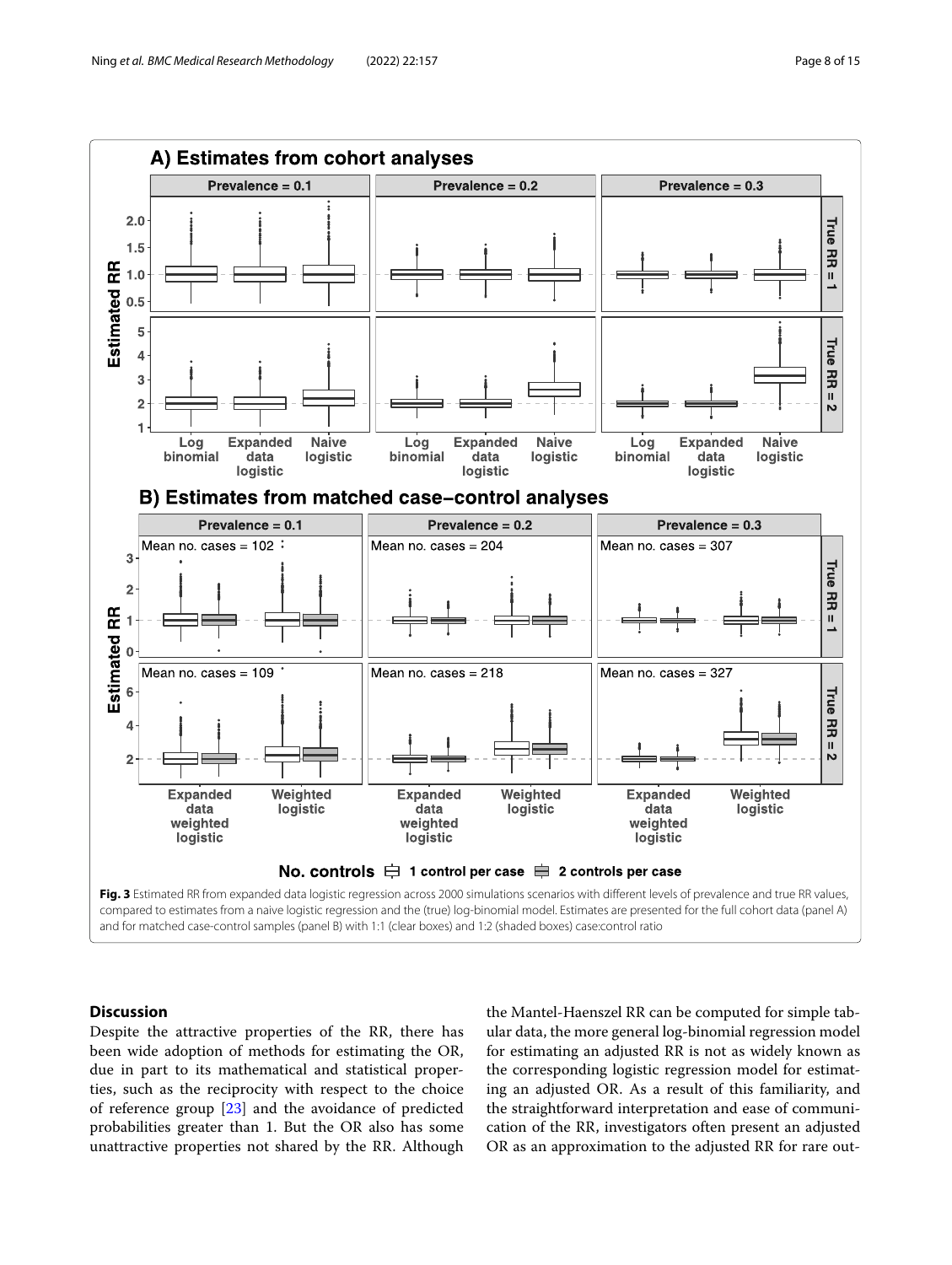

<span id="page-8-0"></span>simulation scenario. The results from log-binomial regression of the simulated cohort data are displayed for comparison: for a prevalence of 40%, this model failed to converge for 2 simulation cycles for RR=1.5 and 1432 cycles for RR=2, and these were excluded. Panel B excludes scenarios with RR>1 where the naive/weighted logistic regression model had coverage lower than 50%

comes. This has been further encouraged by articles in the medical literature that continue to present the OR as a feature of the case-control study design [\[24,](#page-14-21) [25\]](#page-14-22), although there are methods of sampling that offer estimates of RR [\[26\]](#page-14-23). In addition to non-rare outcomes, there are other situations where the RR estimate may be useful or more

appropriate, and a recent tutorial article on best practice encourages researchers to examine their results in more than one way [\[5\]](#page-14-4) when there are valid alternatives. We have provided such an alternative, the doubling-ofcases approach, that is intuitively appealing and utilises the familiar logistic regression model after a simple modi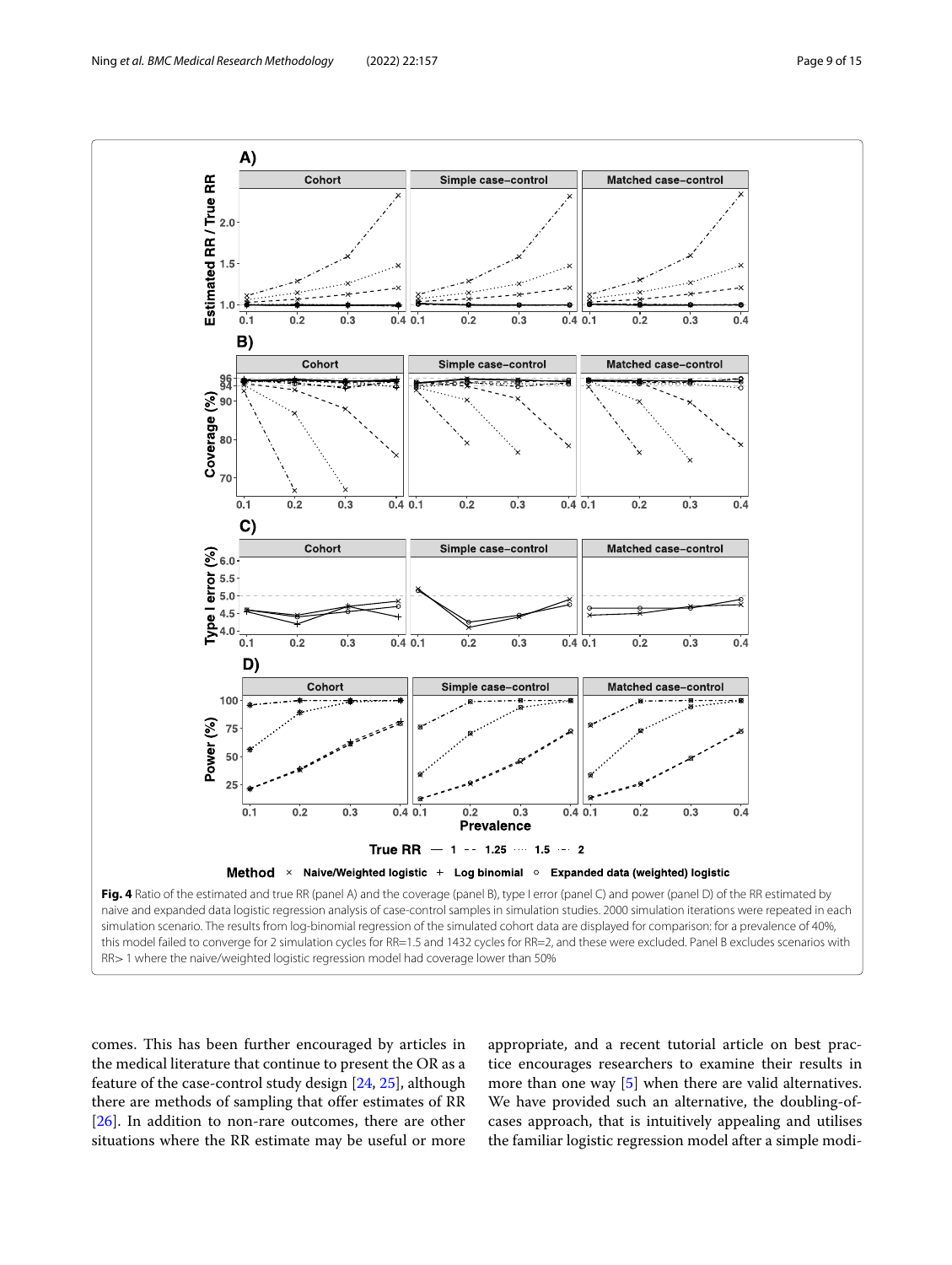<span id="page-9-0"></span>**Table 3** Adjusted ORs estimated using naive logistic regression, and adjusted RRs from log-binomial and expanded data logistic regression analysis, using data from a cohort study of neonatal jaundice. In addition to covariates in the table, estimates are adjusted for sex of infant, maternal age and smoking status

| <b>Variables</b>     | Naive logistic    | Log-binomial       | <b>Expanded data</b> |  |
|----------------------|-------------------|--------------------|----------------------|--|
|                      |                   |                    | logistic             |  |
|                      | OR (95% CI)       | <b>RR (95% CI)</b> | <b>RR (95% CI)</b>   |  |
| Preterm: nulliparous | 23.5 (22.4, 24.5) | 12.9(12.5, 13.3)   | 13.0 (12.6, 13.4)    |  |
| Preterm: multiparous | 32.5 (30.8, 34.2) | 20.1 (19.4, 20.9)  | 20.4 (19.6, 21.2)    |  |
| Overweight: BMI > 25 | 1.30 (1.26, 1.34) | 1.20(1.17, 1.23)   | 1.26 (1.23, 1.30)    |  |
| Multiparous          | 0.50(0.48, 0.52)  | 0.51(0.50, 0.53)   | 0.51(0.49, 0.53)     |  |

fication to the data. Although it has been known for some time that this method provides a valid adjusted RR from cohort or cross-sectional data, the standard error of the estimate is not available from statistical software packages. In this paper, we first provided an introduction to this method in the context of cohort or cross-sectional data, and then extended the approach to data collected in a case-control design, deriving a robust estimate of the standard error. In contrast to the optional use of weighted logistic regression to improve precision or enable estimation of coefficients of matching factors [\[16,](#page-14-15) [27\]](#page-14-24), a weighted analysis is *required* for valid estimation of a RR from case-control data. Where the case-control study has been implemented in a well-defined population or cohort, these weights are easily available from simple frequency distributions. To make the method accessible to data analysts, we have implemented it as an R package (available from [https://github.com/nyilin/DoublingOfCases\)](https://github.com/nyilin/DoublingOfCases) that seamlessly estimates adjusted RRs from cohort, cross-sectional and case-control studies.

Using simulated data, we demonstrated that the expanded data weighted logistic regression of a casecontrol sample, with or without matching, produced similar estimates to the adjusted RR estimated from the full cohort. Our simulation studies also demonstrated the overestimation of a RR by the OR from a simple logistic regression model, even when the outcome is rare, especially for strong effects. In contrast, the weighted logistic regression model of the expanded data generated valid estimates for the RR, even for common outcomes. Our proposed robust SE for the RR estimated from casecontrol data performed well in estimating the variability of the adjusted RR.

In an application to neonatal jaundice, we found a positive association with preterm birth (which was stronger among multiparous mothers) and maternal overweight, and a negative association with multiparity, consistent with the literature  $[22, 28]$  $[22, 28]$  $[22, 28]$ . Although it is often assumed that the OR is a reasonable approximation for the RR when studying a rare outcome, this example demonstrated that the OR can considerably overestimate the RR of a rare event when assessing a very strong association: although the prevalence of the outcome (neonatal jaundice) in the cohort was only 3.9%, the adjusted ORs for preterm (23.5 and 32.5 among nulliparous and multiparous mothers, respectively) were considerably larger than the adjusted RRs estimated from log-binomial regression (12.9 and 20.1) or expanded data logistic regression (13.0 and 20.4).

In our simulation study, we encountered a practical difficulty that is known in the implementation of logbinomial regression models in statistical software packages: the algorithm may fail to converge. In our sim-

<span id="page-9-1"></span>**Table 4** Adjusted ORs estimated from weighted logistic regression and adjusted RRs estimated from expanded data weighted logistic regression models, using data sampled in a 1:2 case-control design from the infant cohort, matched on infant sex and maternal age. In addition to covariates in the table, estimates are adjusted for smoking status

| <b>Variables</b>     | <b>Weighted logistic</b> | <b>Expanded data</b> |  |  |
|----------------------|--------------------------|----------------------|--|--|
|                      |                          | weighted logistic    |  |  |
|                      | OR (95% CI)              | RR (95% CI)          |  |  |
| Preterm: nulliparous | 23.8 (22.7, 24.9)        | 13.1 (12.3, 13.9)    |  |  |
| Preterm: multiparous | 32.5 (30.9, 34.3)        | 20.5 (19.1, 21.9)    |  |  |
| Overweight: BMI > 25 | 1.32 (1.26, 1.39)        | 1.28 (1.23, 1.33)    |  |  |
| Multiparous          | 0.50(0.48, 0.52)         | 0.51(0.49, 0.53)     |  |  |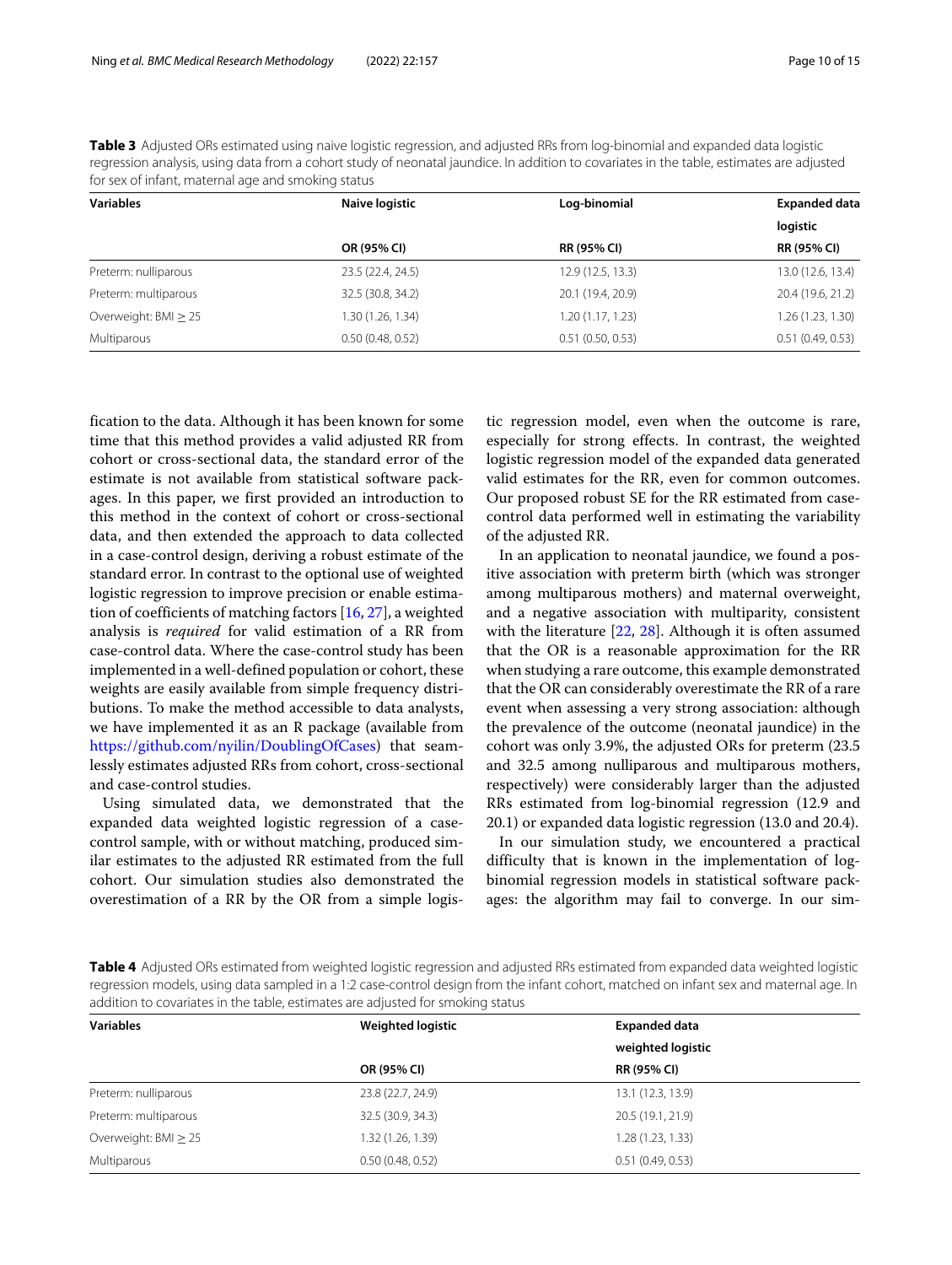ulation scenario of moderate effect (true RR=2) and high prevalence (40%), the log-binomial regression failed to identify valid starting values for the coefficients in more than 70% of the iterations. While this could be resolved by using crude RR estimates as starting values (data not shown), such issues may not be so easily overcome in practice. For example, Deddens and Petersen [\[29\]](#page-14-26) created a simple numerical example with outcome  $Y = (0, 0, 0, 0, 1, 0, 1, 1, 1, 1)$  and a single exposure  $X =$ (1, 2, 3, 4, 5, 6, 7, 8, 9, 10), where the R implementation (via the *glm* function) failed to converge even when the true estimates were used as starting values. This difficulty, and sometimes inability, to reach convergence in maximising the likelihood of the log-binomial regression model, has been widely discussed in the literature [\[12,](#page-14-11) [15\]](#page-14-14), and a computationally expensive approach to alleviate the problem has been made available in SAS [\[30\]](#page-14-27). An alternative approach that avoids convergence issues when estimating the RR is the Poisson regression model (with robust SE), which has a similar good performance to that of expanded data logistic regression when applied to cohort data [\[12,](#page-14-11) [15\]](#page-14-14), or to case-control data that incorporates sampling weights (see Fig. 5 in [Appendix\)](#page-10-0). The Poisson regression model approximates the binomial distribution of the binary outcome using a Poisson distribution, whose statistical properties may not be familiar to many applied data analysts, making them reluctant to embark on such an analysis. In contrast, the doubling-of-cases approach is easily accessible as it leverages on the simple equivalence between the RR from the original data and the OR from the expanded data that is common to crude and adjusted analyses, and uses one of the most common analytical tools in epidemiology, the logistic regression model.

A potential practical limitation of the doubling-of-cases method for matched case-control data is that it is necessary to know the sampling fractions within the matching strata, as these are needed to enable the analysis to 'reconstruct' the background population/cohort from the casecontrol sample. The availability of this information will depend on whether the case-control study was conducted within a well-defined population, the nature and extent of the matching factors and the available data resources. Where a study is conducted using national or regional health registers, and cases and controls matched on basic demographic data (such as sex and age category), then the necessary information will be available from population statistics offices. The sampling fractions will also be known for studies that identify cases and controls from electronic medical records. However, the necessary data may be difficult or impossible to obtain for case-control studies that are implemented in the course of clinical work in low-resource settings with limited data infrastructure.

Another limitation of the doubling-of-cases approach, in common with Poisson regression, is the potential bias in the estimated ln(RR) when some subjects have estimated probabilities greater than or equal to 1. In the small numerical example from Deddens and Petersen [\[29\]](#page-14-26) mentioned above, both the Poisson regression and the expanded data logistic regression had estimated probabilities larger than 1 for the 9th and 10th observations and both methods overestimated the RR to some extent: compared to the correct estimate (with 95% CI) of 1.23 (1.01 - 1.51), the Poisson regression with robust SE estimated the RR as  $1.38$  (1.13 - 1.70) and the expanded data logistic regression estimate was 1.44 (1.14 - 1.82). Although our illustrative example did not have large estimated probabilities (maximum 0.71), RR estimates are also known to be potentially biased when estimating a strong association with exposure [\[15\]](#page-14-14), as occurred in the expanded data logistic regression analysis of the very strong association of prematurity with neonatal jaundice. Although the doubling-of-cases approach may result in some bias in the estimates of the RR in such settings, it can still be used by data analysts as a simple first approach. Large estimated probabilities may suggest that the loglinear assumption is inadequate, in which case the regression analysis should consider transformations of continuous covariates and/or interactions between covariates to more appropriately model the underlying data-generating mechanism.

## **Conclusions**

As a result of the method presented in this paper and the provision of a software package for its implementation, investigators can choose whether to report an adjusted OR or RR, or both, regardless of the study design. The method offers a simple and formal way of justifying the reporting of an adjusted OR as an approximate RR, regardless of the prevalence. Another important advantage is that it facilitates the comparison of findings to published RRs and the inclusion of estimates in metaanalyses that may be challenged by the mixed reporting of OR and RR.

## **Appendix**

<span id="page-10-0"></span>Tables 5 and 6 present the detailed simulation results that were visualised in Fig. 4.

Figure 5 presents the results of a supplemental simulation study, in which each simulated cohort was analysed using Poisson regression, and each simple and matched case-control sample using weighted Poisson regression with inverse probability weighting. As illustrated in the Figure, the performance of the (weighted) Poisson regression was comparable with the doubling-of-cases approach in all scenarios investigated.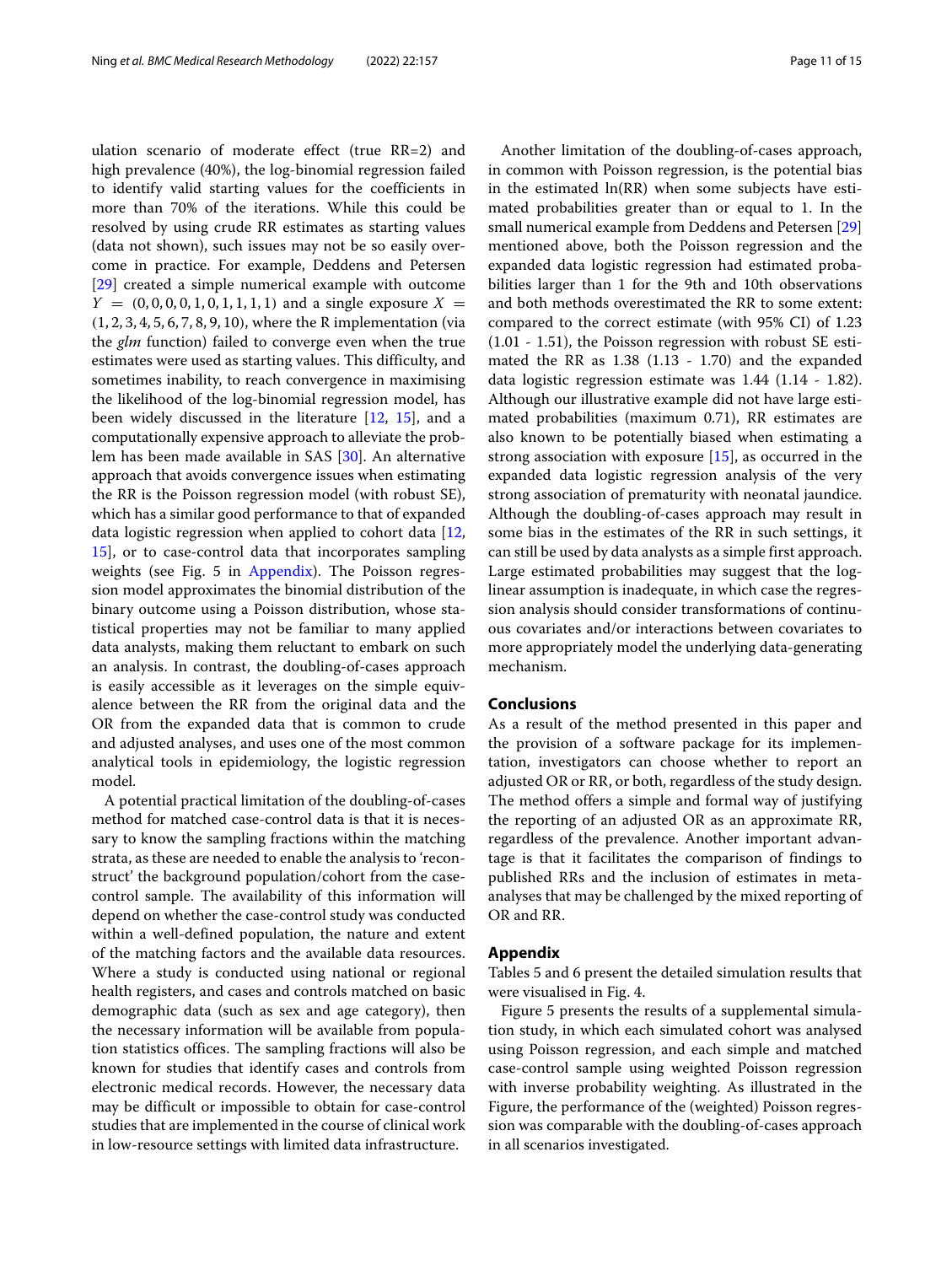| Prevalence | True In RR  | Method                    | <b>Bias</b> | Emp.      | Mean      | Coverage | Type I/            |
|------------|-------------|---------------------------|-------------|-----------|-----------|----------|--------------------|
|            |             |                           |             | <b>SE</b> | <b>SE</b> |          | Power <sup>1</sup> |
| 0.1        | $\circ$     | Log-binomial              | $-0.001$    | 0.213     | 0.211     | 95.4     | 4.6                |
|            |             | Expanded data logistic    | $-0.002$    | 0.214     | 0.211     | 95.4     | 4.6                |
|            | 0.223       | Log-binomial              | $-0.001$    | 0.202     | 0.201     | 95.2     | 21.4               |
|            |             | Expanded data logistic    | $-0.001$    | 0.202     | 0.201     | 95.2     | 21.7               |
|            | 0.405       | Log-binomial              | 0.002       | 0.194     | 0.194     | 95.0     | 56.5               |
|            |             | Expanded data logistic    | 0.002       | 0.194     | 0.194     | 95.2     | 56.4               |
|            | 0.693       | Log-binomial              | 0.000       | 0.185     | 0.185     | 95.8     | 96.0               |
|            |             | Expanded data logistic    | 0.000       | 0.185     | 0.185     | 95.6     | 96.0               |
| 0.2        | $\mathbf 0$ | Log-binomial              | $-0.005$    | 0.136     | 0.139     | 95.8     | 4.2                |
|            |             | Expanded data logistic    | $-0.006$    | 0.137     | 0.139     | 95.6     | 4.4                |
|            | 0.223       | Log-binomial              | $-0.002$    | 0.131     | 0.131     | 95.6     | 39.1               |
|            |             | Expanded data logistic    | $-0.002$    | 0.132     | 0.132     | 95.3     | 39.1               |
|            | 0.405       | Log-binomial              | 0.004       | 0.126     | 0.126     | 95.3     | 89.3               |
|            |             | Expanded data logistic    | 0.004       | 0.126     | 0.126     | 95.3     | 89.2               |
|            | 0.693       | Log-binomial              | 0.002       | 0.122     | 0.120     | 94.9     | 100                |
|            |             | Expanded data logistic    | 0.002       | 0.122     | 0.120     | 94.6     | 100                |
| 0.3        | $\mathbb O$ | Log-binomial              | $-0.004$    | 0.102     | 0.104     | 95.3     | 4.7                |
|            |             | Expanded data logistic    | $-0.004$    | 0.103     | 0.105     | 95.3     | 4.6                |
|            | 0.223       | Log-binomial              | $-0.001$    | 0.096     | 0.098     | 94.8     | 63.1               |
|            |             | Expanded data logistic    | $-0.001$    | 0.098     | 0.099     | 95.0     | 61.3               |
|            | 0.405       | Log-binomial              | $-0.003$    | 0.094     | 0.094     | 95.2     | 98.9               |
|            |             | Expanded data logistic    | $-0.003$    | 0.095     | 0.095     | 94.7     | 98.7               |
|            | 0.693       | Log-binomial              | $-0.002$    | 0.092     | 0.088     | 93.4     | 100                |
|            |             | Expanded data logistic    | $-0.002$    | 0.093     | 0.089     | 93.7     | 100                |
| 0.4        | $\mathbf 0$ | Log-binomial              | $-0.001$    | 0.081     | 0.082     | 95.6     | 4.4                |
|            |             | Expanded data logistic    | $-0.002$    | 0.082     | 0.084     | 95.3     | 4.7                |
|            | 0.223       | Log-binomial              | $-0.005$    | 0.074     | 0.076     | 95.8     | 81.6               |
|            |             | Expanded data logistic    | $-0.005$    | 0.077     | 0.078     | 95.2     | 79.4               |
|            | 0.405       | Log-binomial <sup>2</sup> | $-0.002$    | 0.074     | 0.072     | 93.7     | 100                |
|            |             | Expanded data logistic    | $-0.002$    | 0.076     | 0.073     | 93.8     | 100                |
|            | 0.693       | Log-binomial <sup>3</sup> | $-0.017$    | 0.067     | 0.067     | 95.2     | 100                |
|            |             | Expanded data logistic    | 0.002       | 0.068     | 0.068     | 95.3     | 100                |

**Table 5** Bias, empirical SE (Emp. SE), mean SE, coverage, type I error and power of ln RR from log-binomial and expanded data logistic regression analysis of simulated cohort, with 2000 simulation iterations in each scenario

<sup>1</sup>Values reported in this column are the type I error when true ln RR = 0 and power otherwise.<br><sup>2</sup>Based on 1998 simulation cycles where the log-binomial regression converged.

<sup>3</sup>Based on 568 simulation cycles where the log-binomial regression converged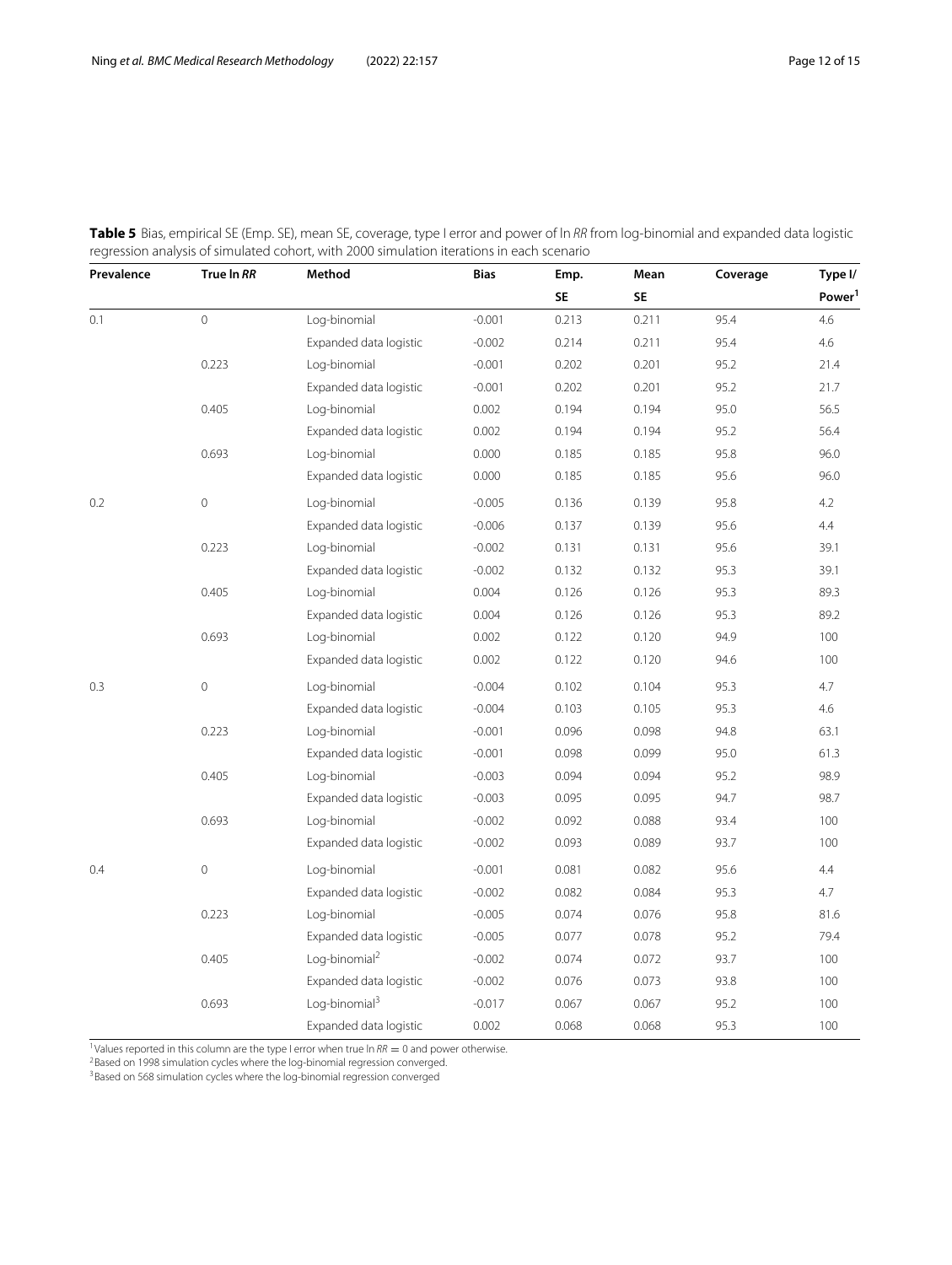| Design  | Prevalence | True In RR | <b>Bias</b> | Emp.  | Mean  | Coverage | Type I/            |
|---------|------------|------------|-------------|-------|-------|----------|--------------------|
|         |            |            |             | SE    | SE    |          | Power <sup>1</sup> |
| Simple  | 0.1        | 0.000      | 0.015       | 0.299 | 0.289 | 94.7     | 5.2                |
| case-   |            | 0.223      | 0.006       | 0.284 | 0.280 | 95.0     | 12.7               |
| control |            | 0.405      | 0.011       | 0.282 | 0.273 | 93.7     | 34.5               |
|         |            | 0.693      | 0.010       | 0.269 | 0.26  | 94.1     | 76.4               |
|         | 0.2        | 0.000      | $-0.004$    | 0.174 | 0.178 | 95.8     | 4.3                |
|         |            | 0.223      | 0.001       | 0.171 | 0.170 | 95.0     | 26.8               |
|         |            | 0.405      | 0.004       | 0.165 | 0.164 | 94.8     | 70.9               |
|         |            | 0.693      | 0.002       | 0.156 | 0.155 | 95.0     | 99.0               |
|         | 0.3        | 0.000      | $-0.003$    | 0.123 | 0.125 | 95.5     | 4.5                |
|         |            | 0.223      | $-0.002$    | 0.117 | 0.118 | 95.0     | 46.7               |
|         |            | 0.405      | $-0.004$    | 0.115 | 0.113 | 94.6     | 93.9               |
|         |            | 0.693      | $-0.001$    | 0.108 | 0.104 | 93.8     | 100                |
|         | 0.4        | 0.000      | $-0.002$    | 0.089 | 0.091 | 95.2     | 4.8                |
|         |            | 0.223      | $-0.004$    | 0.084 | 0.085 | 95.6     | 72.9               |
|         |            | 0.405      | $-0.003$    | 0.082 | 0.080 | 94.4     | 99.8               |
|         |            | 0.693      | 0.002       | 0.072 | 0.072 | 94.8     | 100                |
| Matched | 0.1        | 0.000      | 0.007       | 0.287 | 0.283 | 95.2     | 4.7                |
| case-   |            | 0.223      | 0.000       | 0.280 | 0.274 | 95.6     | 13.9               |
| control |            | 0.405      | 0.011       | 0.262 | 0.268 | 95.7     | 33.9               |
|         |            | 0.693      | 0.008       | 0.256 | 0.257 | 95.5     | 78.4               |
|         | 0.2        | 0.000      | $-0.004$    | 0.173 | 0.175 | 95.3     | 4.7                |
|         |            | 0.223      | $-0.004$    | 0.167 | 0.168 | 95.2     | 26.3               |
|         |            | 0.405      | 0.007       | 0.163 | 0.162 | 94.6     | 73.2               |
|         |            | 0.693      | 0.008       | 0.158 | 0.154 | 94.8     | 99.5               |
|         | 0.3        | 0.000      | $-0.003$    | 0.121 | 0.123 | 95.3     | 4.7                |
|         |            | 0.223      | 0.001       | 0.115 | 0.117 | 95.0     | 48.7               |
|         |            | 0.405      | 0.001       | 0.113 | 0.112 | 94.6     | 94.2               |
|         |            | 0.693      | 0.001       | 0.107 | 0.105 | 95.0     | $100\,$            |
|         | 0.4        | 0.000      | $-0.001$    | 0.090 | 0.091 | 95.0     | 4.9                |
|         |            | 0.223      | $-0.005$    | 0.084 | 0.085 | 95.8     | 72.4               |
|         |            | 0.405      | $-0.002$    | 0.083 | 0.081 | 93.5     | 99.8               |
|         |            | 0.693      | 0.003       | 0.074 | 0.075 | 96.0     | 100                |

**Table 6** Bias, empirical SE (Emp. SE), mean SE, coverage, type I error and power of ln RR from expanded data weighted logistic regression analysis of simulated case-control data, with 2000 simulation iterations in each scenario

<sup>1</sup>Values reported in this column are the type I error when true ln  $RR = 0$  and power otherwise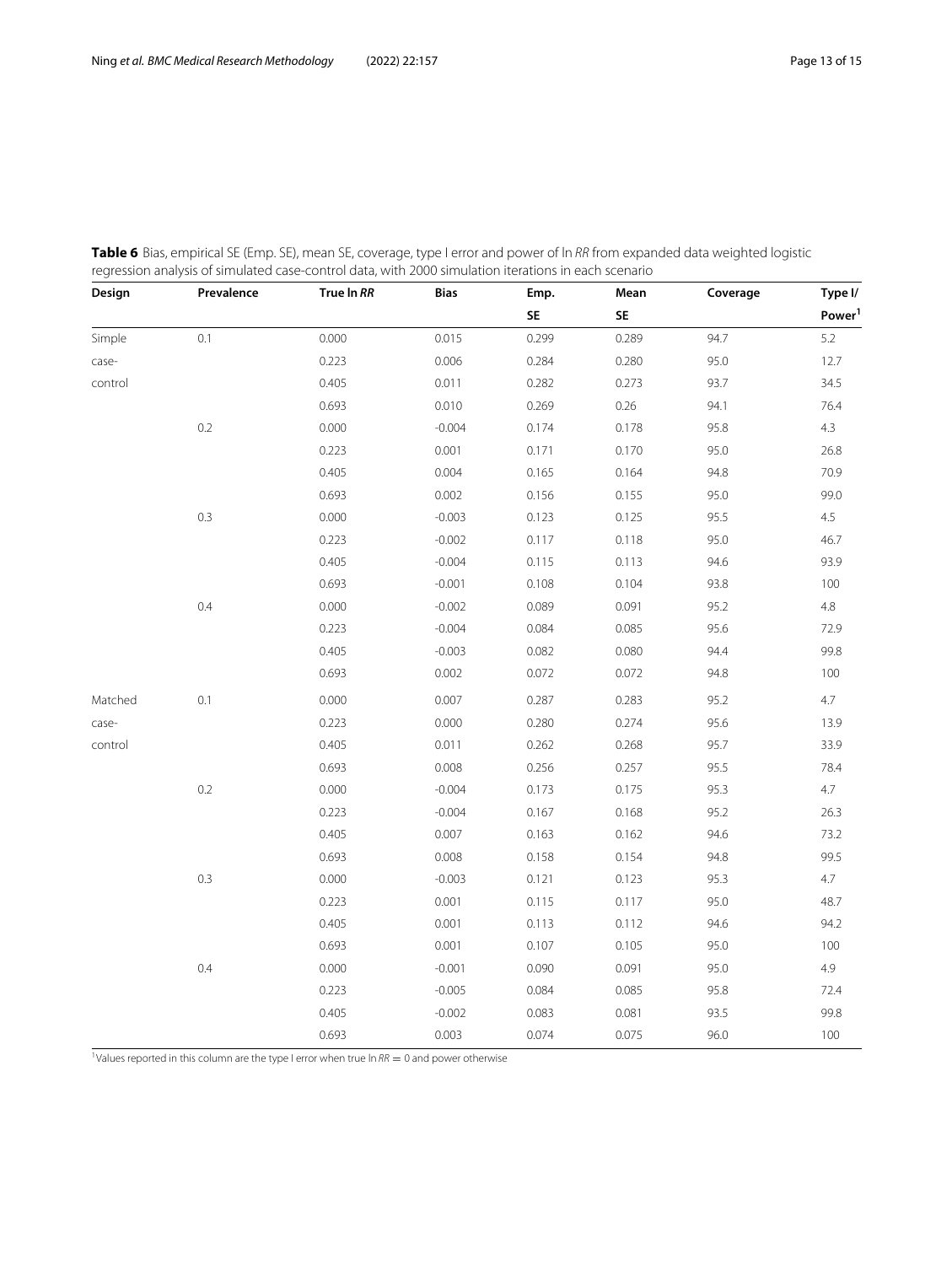